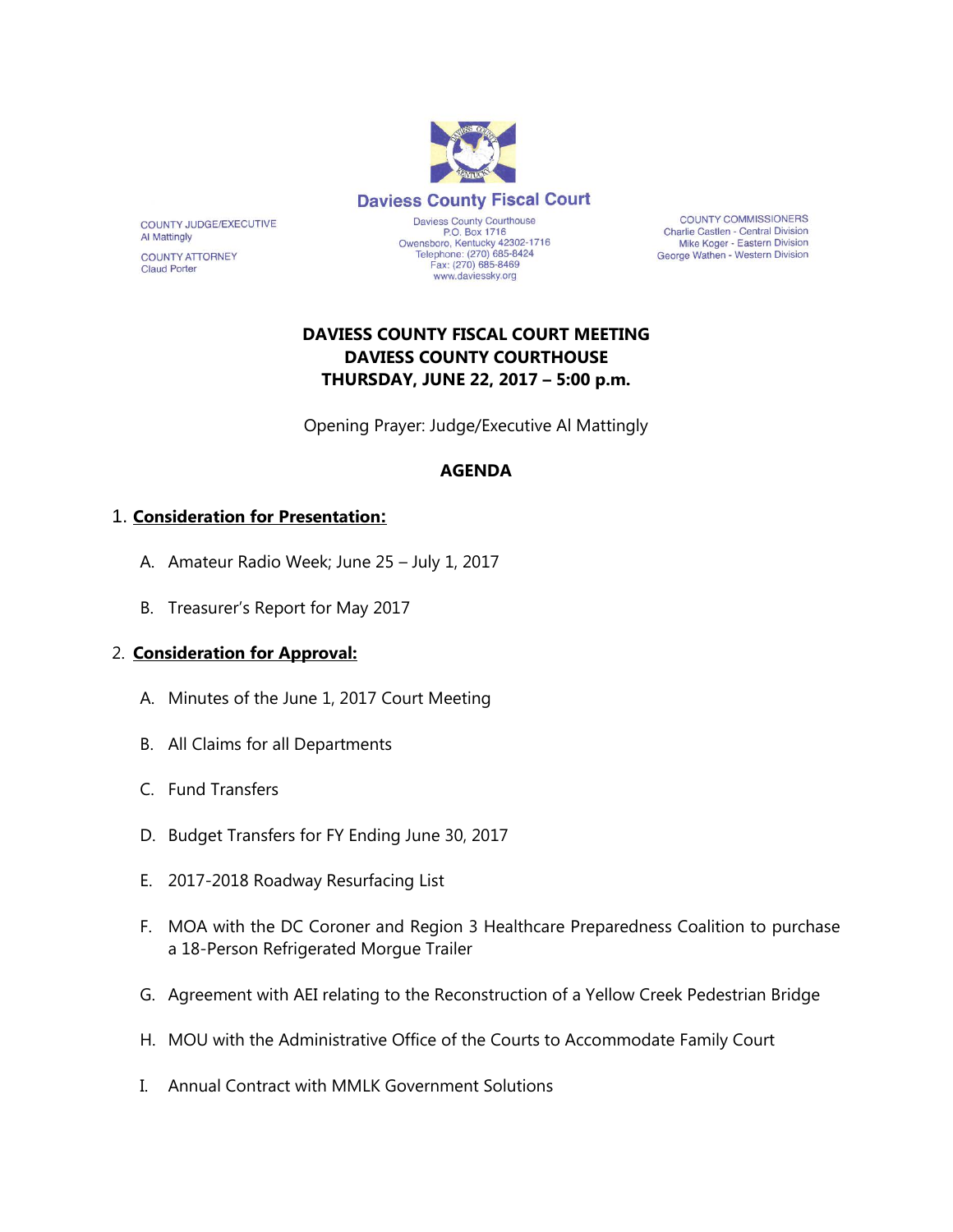- J. Annual Contract and Business Associate Agreement with the Green River District Health Department to administer Hepatitis B and rabies injections and TB skin tests
- K. Order of Allowance to the Board of Assessment Appeals
- L. Wyndcrest Drive:
	- Financial Commitment Letter
	- Model Deed Restriction Document
	- Model Statements of Assurances for Property Acquisition Projects and Construction Programs
- M. Declare as Surplus a Mobile Home: LF and a Metal Storage Building; PK (Horse Fork)
- N. Individually Award the following **Bids**:
	- 1. **10-2017:** Bulk Del. Fuels
	- 2. **11-2017:** Plumbing & HVAC
	- 3. **12-2017:** Ready-Mix Concrete
	- 4. **14-2017:** Culvert Pipe
	- 5. **15-2017:** Equipment Rental
	- 6. **16-2017:** Crushed Limestone
	- 7. **17-2017:** Tire Repair & Maint.
- O. Advertise the following **Bids**:
	- **20-2017:** Wood Grinding; TS
	- **21-2017:** Spray Park Equipment
	- **22-2017**: A new Hydraulic Folding Rotary Cutter; LF
	- **23-2017**: A new FWD 150HP Tractor; LF
	- **24-2017**: Mobile Home Surplus Sale; LF
	- **25-2017**: Metal Storage Building Surplus Sale; PK
- P. Retirement Resignation of Walter Dean Newcom as Building Supervisor in the Dept. of Building and Grounds Maintenance effective 7/31/2017
- Q. Promote Robert Root to Landfill Site Supervisor effective 7/2/2017
- R. Hire Austin Payne as a temporary Engineering Intern effective 6/8/2017

## 3. **Consideration for Appointment:**

- A. George Altman (20-2017) to the **DC Drainage Commission** (Charlie Craig 2 terms) TERM: 6/2/17 – 6/2/2021
- B. Wally Taylor (21-2017) to the **DC Drainage Commission** (Gene Bittel 2 terms) TERM: 6/2/17 – 6/2/2021
- C. Phil Riney (23-2017) to the **DC Economic Dev. Advisory Board** (Pat Casen 2 terms) TERM: 6/19/2017 – 6/19/2021

## **Renewals:**

- 1. **13-2014:** Pavement Striping
- 2. **16-2014:** Recycling Services
- 3. **15-2016:** Janitorial Services
- 4. **16-2016:** County Uniforms
- 5. **City of Owensboro Bid No. 3060:** Bulk Sodium Chloride (Rock Salt)